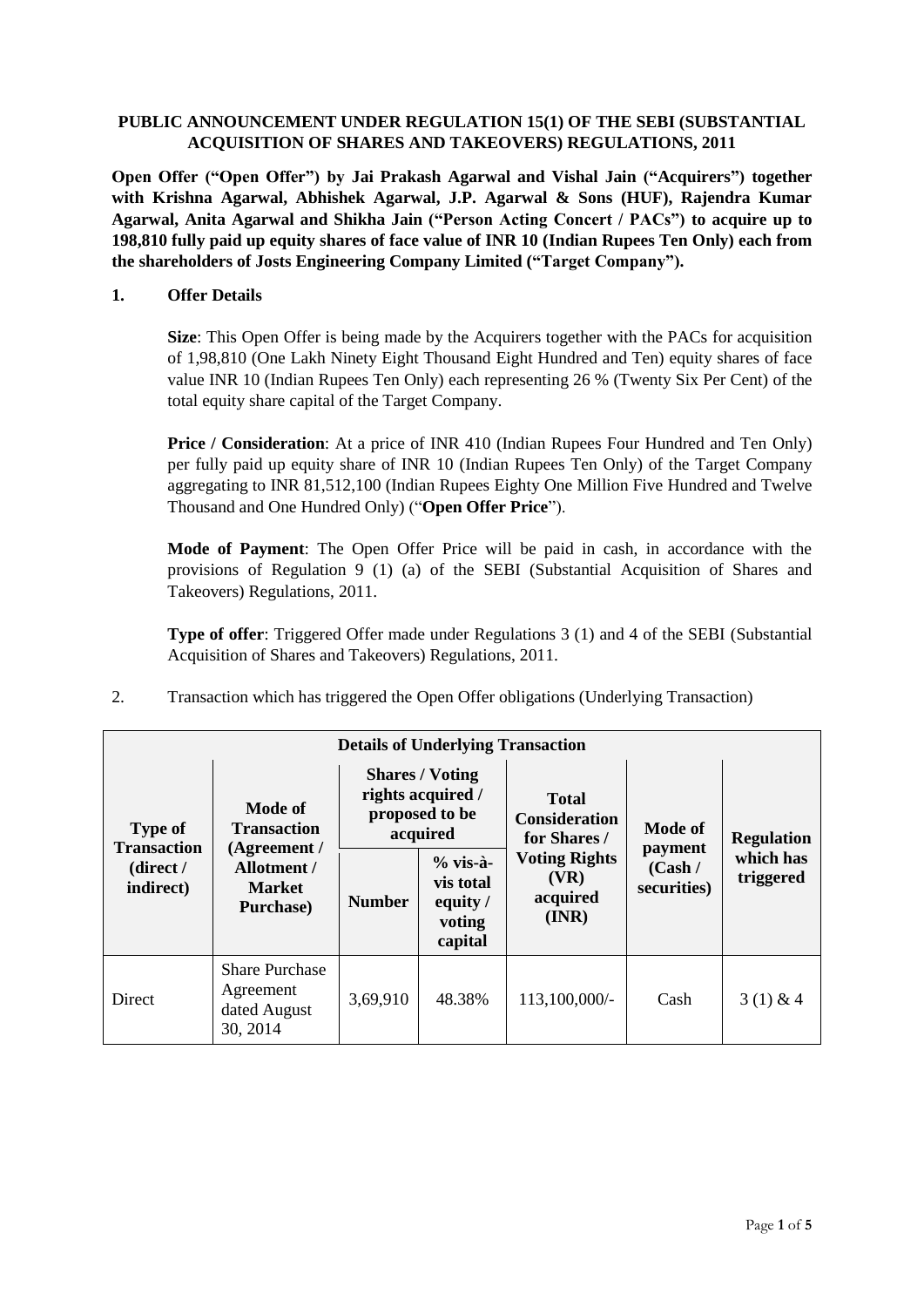# **3. Acquirer(s) / PAC**

| <b>Details</b>                                                                                                              | <b>Acquirer 1</b>                                                                                                  | <b>Acquirer 2</b>                                                                         | PAC <sub>1</sub>                                                                                                   | PAC <sub>2</sub>                                                                                                   | PAC <sub>3</sub>                                                                                                   | PAC <sub>4</sub>                                                                                                                | PAC <sub>5</sub>                                                                                                                | PAC <sub>6</sub>                                                                           | <b>Total</b> |
|-----------------------------------------------------------------------------------------------------------------------------|--------------------------------------------------------------------------------------------------------------------|-------------------------------------------------------------------------------------------|--------------------------------------------------------------------------------------------------------------------|--------------------------------------------------------------------------------------------------------------------|--------------------------------------------------------------------------------------------------------------------|---------------------------------------------------------------------------------------------------------------------------------|---------------------------------------------------------------------------------------------------------------------------------|--------------------------------------------------------------------------------------------|--------------|
| Name of<br>Acquirer $(s)$<br>PAC(s)                                                                                         | Jai Prakash<br>Agarwal                                                                                             | Vishal Jain                                                                               | Krishna<br>Agarwal                                                                                                 | Abhishek<br>Agarwal                                                                                                | J.P. Agarwal<br>& Sons<br>(HUF)                                                                                    | Rajendra<br>Kumar<br>Agarwal                                                                                                    | Anita<br>Agarwal                                                                                                                | Shikha Jain                                                                                |              |
| Address                                                                                                                     | 2601-A, 26th<br>Floor, Raheja<br>Atlantis,<br>Shreeram<br>Mill, G.K.<br>Marg, Lower<br>Parel,<br>Mumbai-<br>400013 | $A-501,$<br>Mantri Pride,<br>1 <sup>st</sup> Block,<br>Jayanagar,<br>Bangalore-<br>560011 | 2601-A, 26th<br>Floor, Raheja<br>Atlantis,<br>Shreeram<br>Mill, G.K.<br>Marg, Lower<br>Parel,<br>Mumbai-<br>400013 | 2601-A, 26th<br>Floor, Raheja<br>Atlantis,<br>Shreeram<br>Mill, G.K.<br>Marg, Lower<br>Parel,<br>Mumbai-<br>400013 | 2601-A, 26th<br>Floor, Raheja<br>Atlantis,<br>Shreeram<br>Mill, G.K.<br>Marg, Lower<br>Parel,<br>Mumbai-<br>400013 | South City<br>Residency,<br>Tower No. 4,<br>Flat No. 33A<br>& 33B, 375,<br>Prince<br>Anwar Shah<br>Road,<br>Kolkata -<br>700045 | South City<br>Residency,<br>Tower No. 4,<br>Flat No. 33A<br>& 33B, 375,<br>Prince<br>Anwar Shah<br>Road,<br>Kolkata -<br>700045 | $A-501$ ,<br>Mantri Pride,<br>1 <sup>st</sup> Block,<br>Jayanagar,<br>Bangalore-<br>560011 |              |
| Name $(s)$ of<br>persons in<br>control /<br>promoters of<br>Acquirers /<br>PAC where<br>Acquirers /<br>PAC are<br>companies | N.A.                                                                                                               | N.A.                                                                                      | N.A.                                                                                                               | N.A.                                                                                                               | N.A.                                                                                                               | N.A.                                                                                                                            | N.A.                                                                                                                            | N.A.                                                                                       | N.A.         |
| Name of<br>Group, if<br>any, to which<br>the Acquirers<br>/ PACs<br>belong to                                               | None                                                                                                               | None                                                                                      | None                                                                                                               | None                                                                                                               | None                                                                                                               | None                                                                                                                            | None                                                                                                                            | None                                                                                       | None         |
| Pre<br>Transaction<br>shareholding<br>in the Target                                                                         | <b>Nil</b>                                                                                                         | Nil                                                                                       | <b>Nil</b>                                                                                                         | <b>Nil</b>                                                                                                         | <b>Nil</b>                                                                                                         | <b>Nil</b>                                                                                                                      | <b>Nil</b>                                                                                                                      | Nil                                                                                        | <b>Nil</b>   |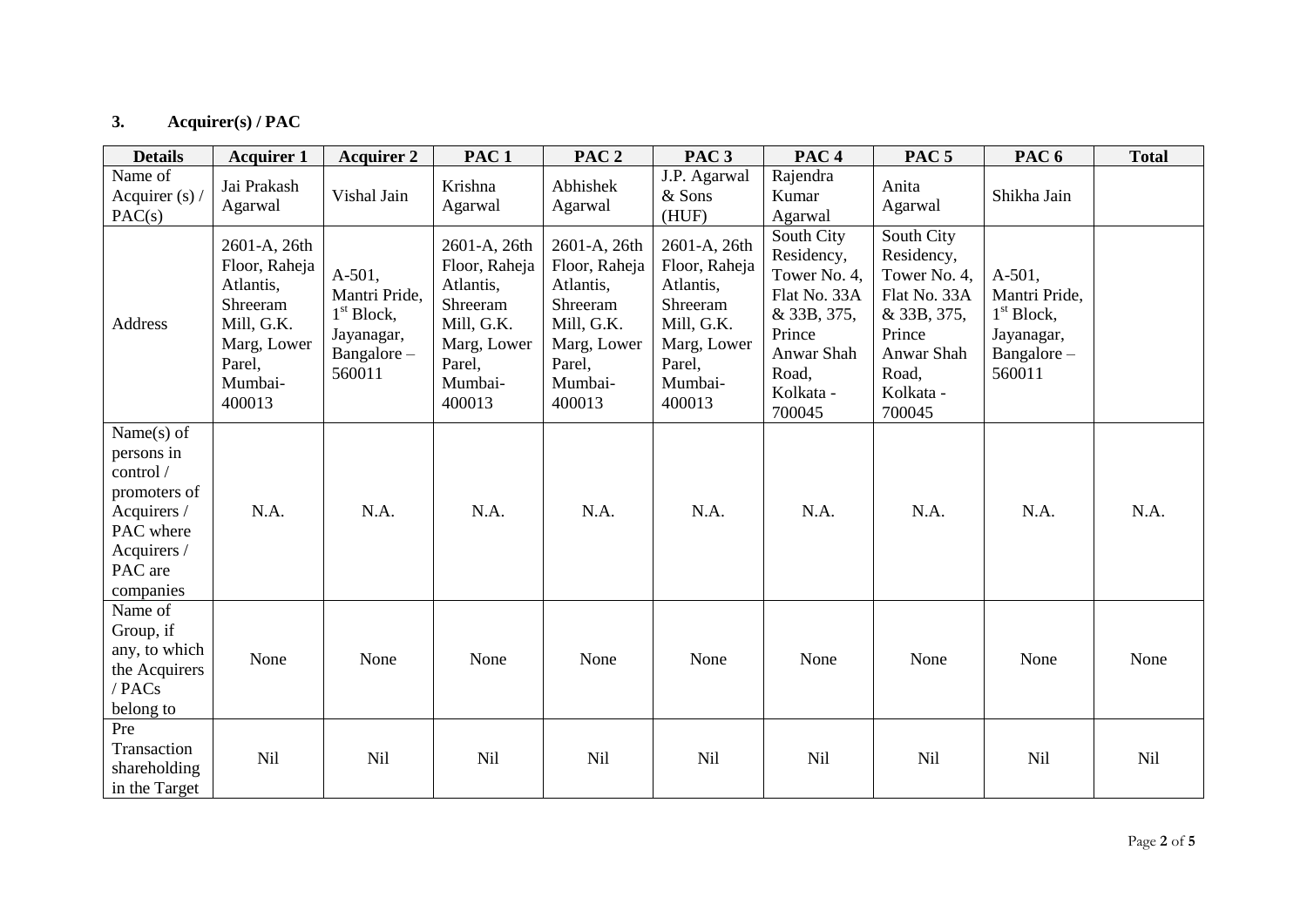| <b>Details</b>                                                                                                                        | <b>Acquirer 1</b> | <b>Acquirer 2</b> | PAC <sub>1</sub> | PAC <sub>2</sub> | PAC <sub>3</sub> | PAC <sub>4</sub> | PAC <sub>5</sub> | PAC <sub>6</sub> | <b>Total</b> |
|---------------------------------------------------------------------------------------------------------------------------------------|-------------------|-------------------|------------------|------------------|------------------|------------------|------------------|------------------|--------------|
| Company<br>Number<br>$%$ of<br>٠<br>total<br>share<br>capital                                                                         |                   |                   |                  |                  |                  |                  |                  |                  |              |
| Proposed<br>shareholding<br>in the Target<br>Company<br>after the<br>acquisition<br>of shares<br>which<br>triggered the<br>Open Offer | 80,000            | 92, 478           | 40,000           | 25,000           | 5,955            | 17,000           | 17,000           | 92, 477          | 3,69,910     |
| Any other<br>interest in the<br>Target<br>Company                                                                                     | <b>Nil</b>        | <b>Nil</b>        | <b>Nil</b>       | Nil              | <b>Nil</b>       | <b>Nil</b>       | Nil              | Nil              | <b>Nil</b>   |

# **4. Details of selling shareholders**

|                                      |                                               | Details of shares / voting rights held by the selling shareholders |                        |                         |               |  |  |
|--------------------------------------|-----------------------------------------------|--------------------------------------------------------------------|------------------------|-------------------------|---------------|--|--|
| <b>Name</b>                          | <b>Part of Promoter</b><br>Group $(Yes / No)$ |                                                                    | <b>Pre Transaction</b> | <b>Post Transaction</b> |               |  |  |
|                                      |                                               | <b>Number</b>                                                      | $\frac{0}{0}$          | <b>Number</b>           | $\frac{0}{0}$ |  |  |
| Aloo Burjor Reporter                 | Yes                                           | 73,450                                                             | 9.61%                  | Nil                     | <b>Nil</b>    |  |  |
| <b>Bullows India Private Limited</b> | Yes                                           | 71,040                                                             | 9.29%                  | Nil                     | <b>Nil</b>    |  |  |
| <b>Burjor Reporter</b>               | Yes                                           | 76,420                                                             | 9.99%                  | <b>Nil</b>              | <b>Nil</b>    |  |  |
| Farrokh Jamshyd Batliwala            | Yes                                           | 17,000                                                             | 2.22%                  | <b>Nil</b>              | <b>Nil</b>    |  |  |
| Parviz Batliwala                     | Yes                                           | 39,000                                                             | 5.10%                  | <b>Nil</b>              | <b>Nil</b>    |  |  |
| Phiroze Sethna Private Limited       | Yes                                           | 76,000                                                             | 9.94%                  | <b>Nil</b>              | Nil           |  |  |
| Shireen Jamshyd Batliwala            | Yes                                           | 17,000                                                             | 2.22%                  | Nil                     | <b>Nil</b>    |  |  |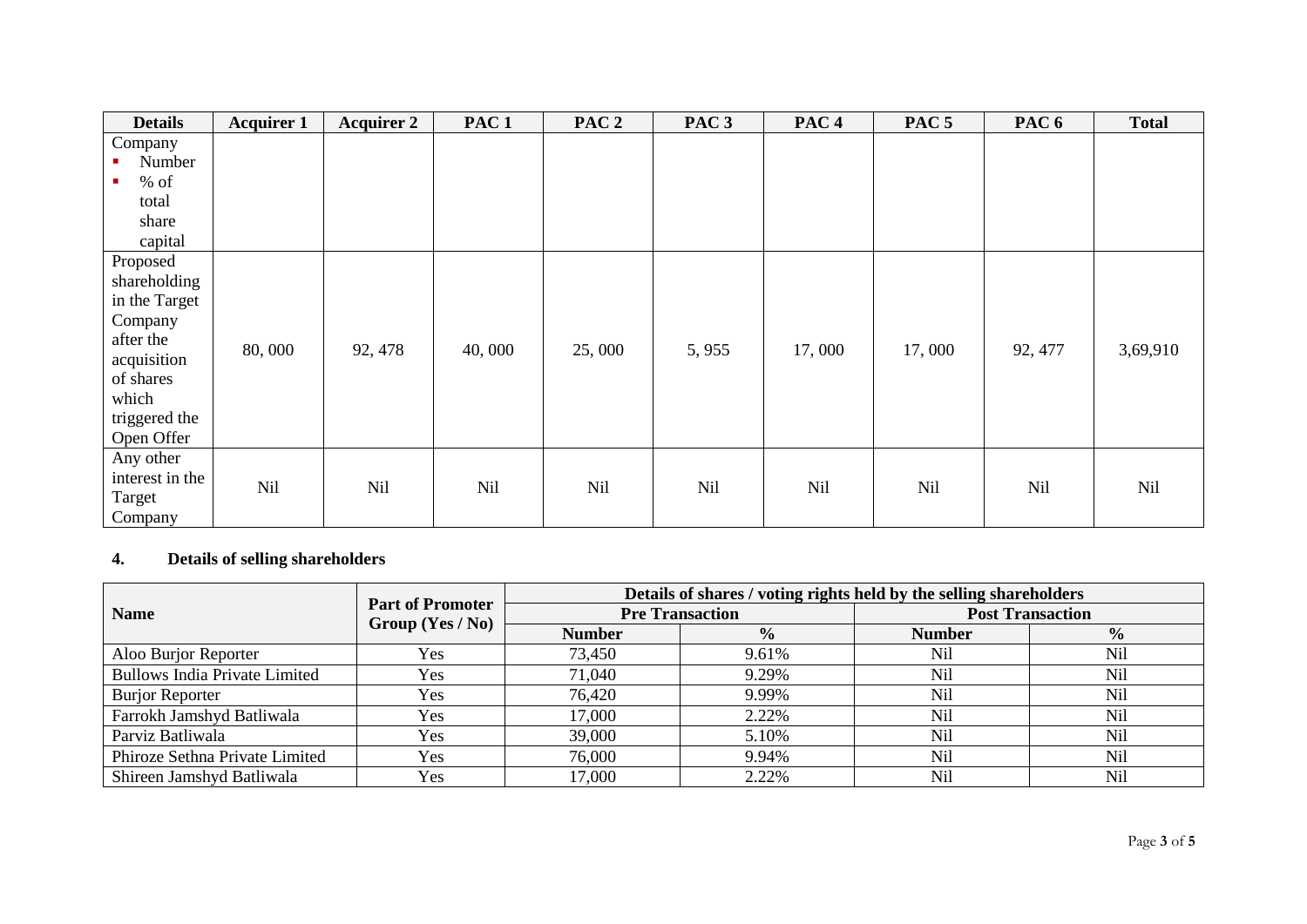## **5. Target Company**

| Name:                          | Josts Engineering Company Limited                                    |
|--------------------------------|----------------------------------------------------------------------|
| <b>Registered Office:</b>      | Great Social Building 60, Sir Phirozeshah Mehta Road, Mumbai 400001. |
| <b>Exchanges where listed:</b> | <b>BSE</b> Limited.                                                  |

#### **6. Other Details**

This is to inform all the shareholders of the Target Company that the details of the Open Offer would be published shortly in the newspaper in terms of the provisions of Regulation 14(3) of the SEBI (Substantial Acquisition of Shares and Takeovers) Regulations, 2011 *vide* a Detailed Public Statement on or before September 5, 2014.

The Acquirers undertake that they are aware of and will comply with their obligations under the SEBI (Substantial Acquisition of Shares and Takeovers) Regulations, 2011 and have adequate financial resources to meet the Open Offer obligations.

This Open Offer is not conditional upon any minimum level of acceptance pursuant to the terms of Regulation 19(1) of the SEBI (Substantial Acquisition of Shares and Takeovers) Regulations, 2011.

This Public Announcement is not being issued pursuant to a competing offer under the terms of Regulation 20 of the SEBI (Substantial Acquisition of Shares and Takeovers) Regulations, 2011.

All information in relation to the Target Company contained in this Public Announcement is based on publicly available information.

#### **Issued by the Manager to the Open Offer**



# **o3 Capital Global Advisory Pvt. Ltd.** #27, Magrath Road, Bangalore – 560025 Tel. No.: +91 80 4241 0000 Fax No.: +91 80 4241 0022 Email: [yogesh.bhati@o3capital.com](mailto:yogesh.bhati@o3capital.com) Contact Person: Yogesh Bhati SEBI Registration Number: INM000011815